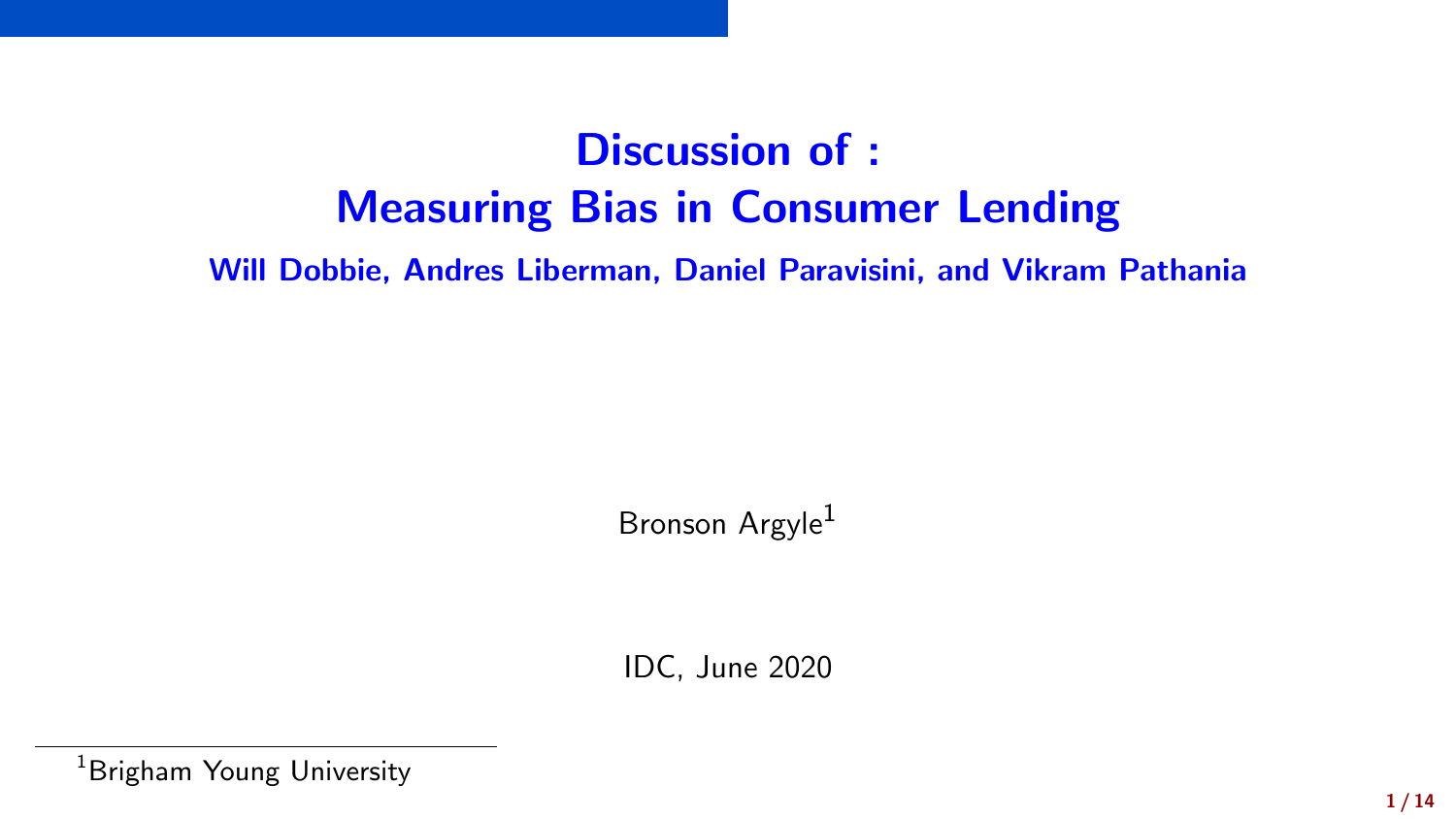#### <span id="page-1-0"></span>What's the Basic Idea?

- Build a model to contrast between different flavors of bias:
	- preference-based bias
	- statistical discrimination
	- incentive-based bias
- Use data from a large high-cost lender in the U.K. to show that **Incentive-based bias** exists in consumer lending.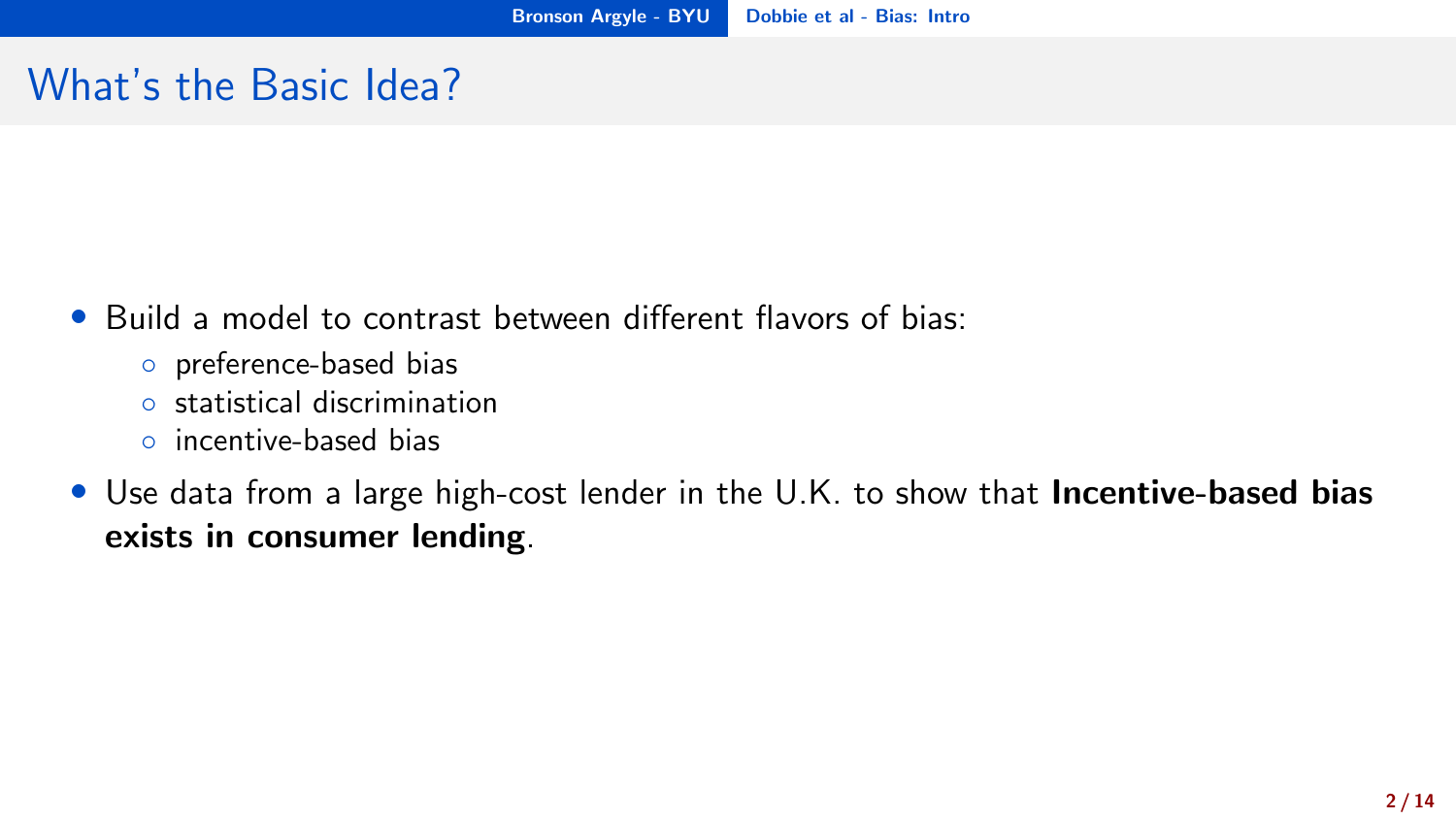#### Comments Outline

- This paper is very mature and developed.
- Outline for my thoughts:
	- Literature backdrop/contribution
	- Counterfactual/null hypothesis
	- Suggestions & proposals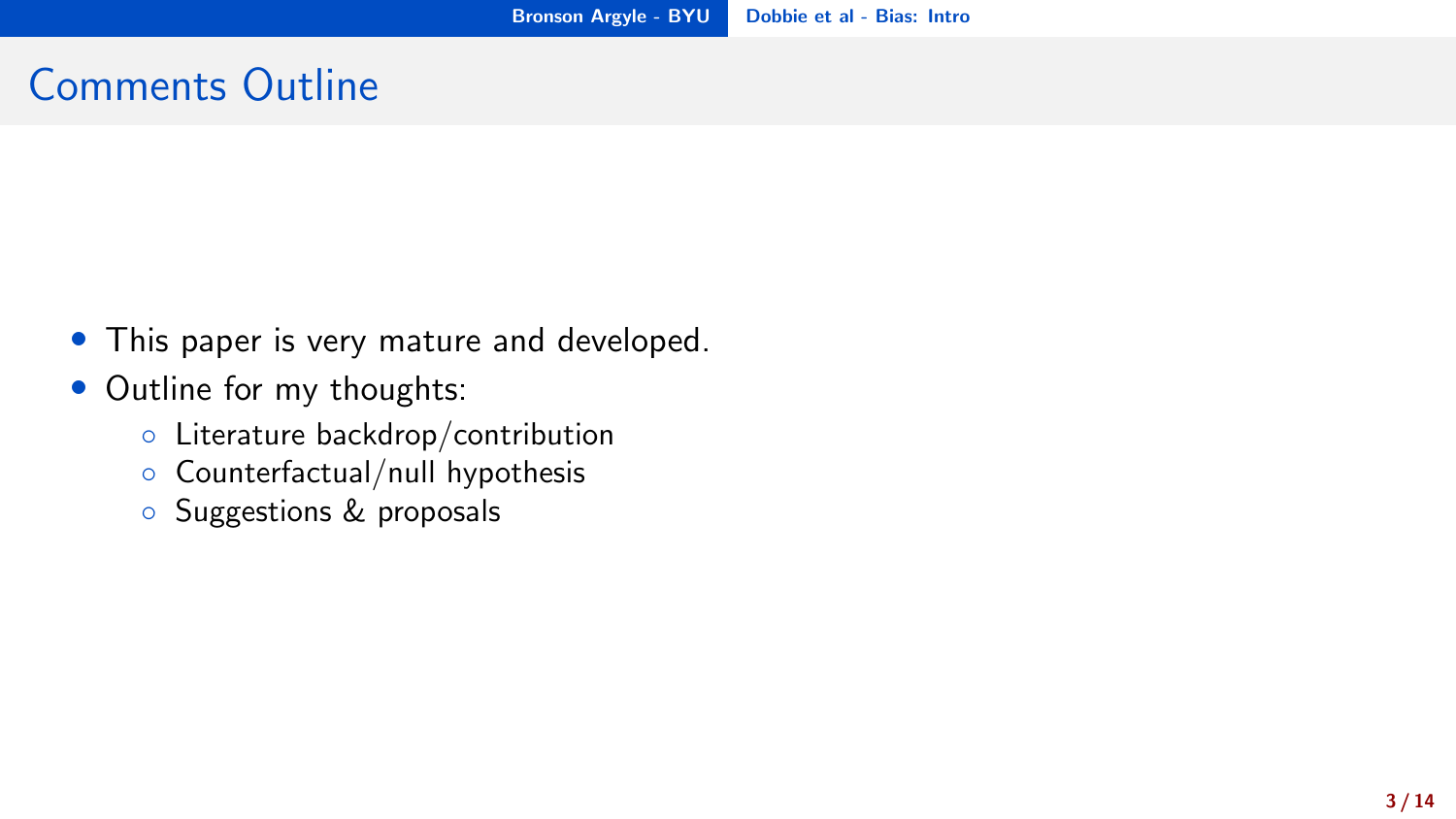## <span id="page-3-0"></span>Literature Touching Discrimination 1/3

- The Boston Fed Study (1990) used a litany of borrower controls, married to the HMDA data, to show that black and Hispanic applicants are 82% more likely to be turned down than virtually identical white borrowers. The DoJ Study (Siskin & Cupingood, 1993) found similar results.
	- These studies was criticized by Carr and Megbolugbe (1993), Rachlis and Yezer (1993), Munnell, Browne, McEneaney, and Tootel (1996) ,Glennon and Stengel (1994, 1999), and Ross and Yinger (2002).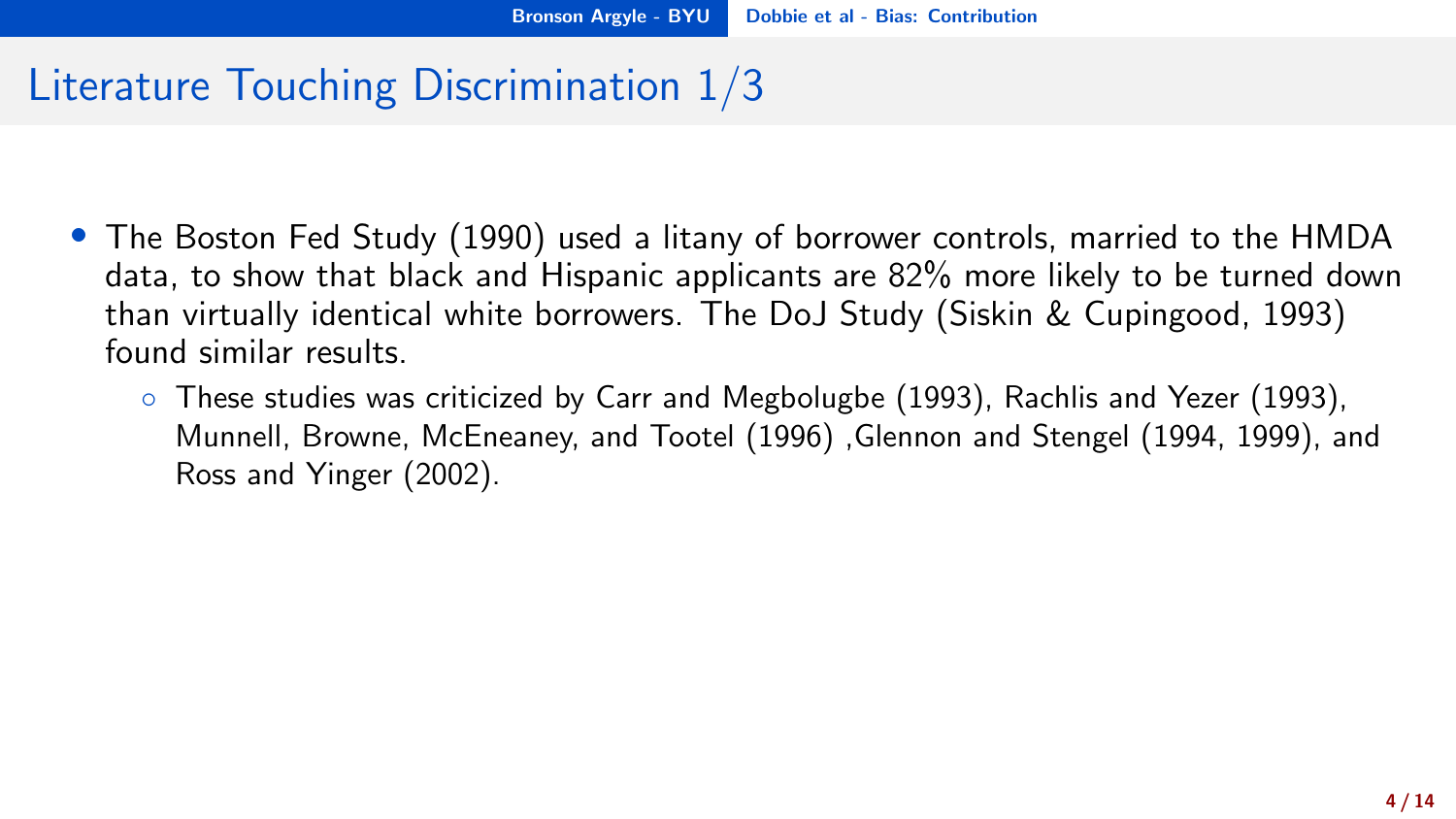## Literature Touching Discrimination 1/3

- The Boston Fed Study (1990) used a litany of borrower controls, married to the HMDA data, to show that black and Hispanic applicants are 82% more likely to be turned down than virtually identical white borrowers. The DoJ Study (Siskin & Cupingood, 1993) found similar results.
	- These studies was criticized by Carr and Megbolugbe (1993), Rachlis and Yezer (1993), Munnell, Browne, McEneaney, and Tootel (1996) ,Glennon and Stengel (1994, 1999), and Ross and Yinger (2002).
- Everyone builds on the same Becker (1971) intuition that no discrimination implies equal marginal profitability (Ferguson & Peters, 1995 point out that unequal credit characteristics and equal denial rates imply discrimination), but this papers get the marginal profitability calculation right.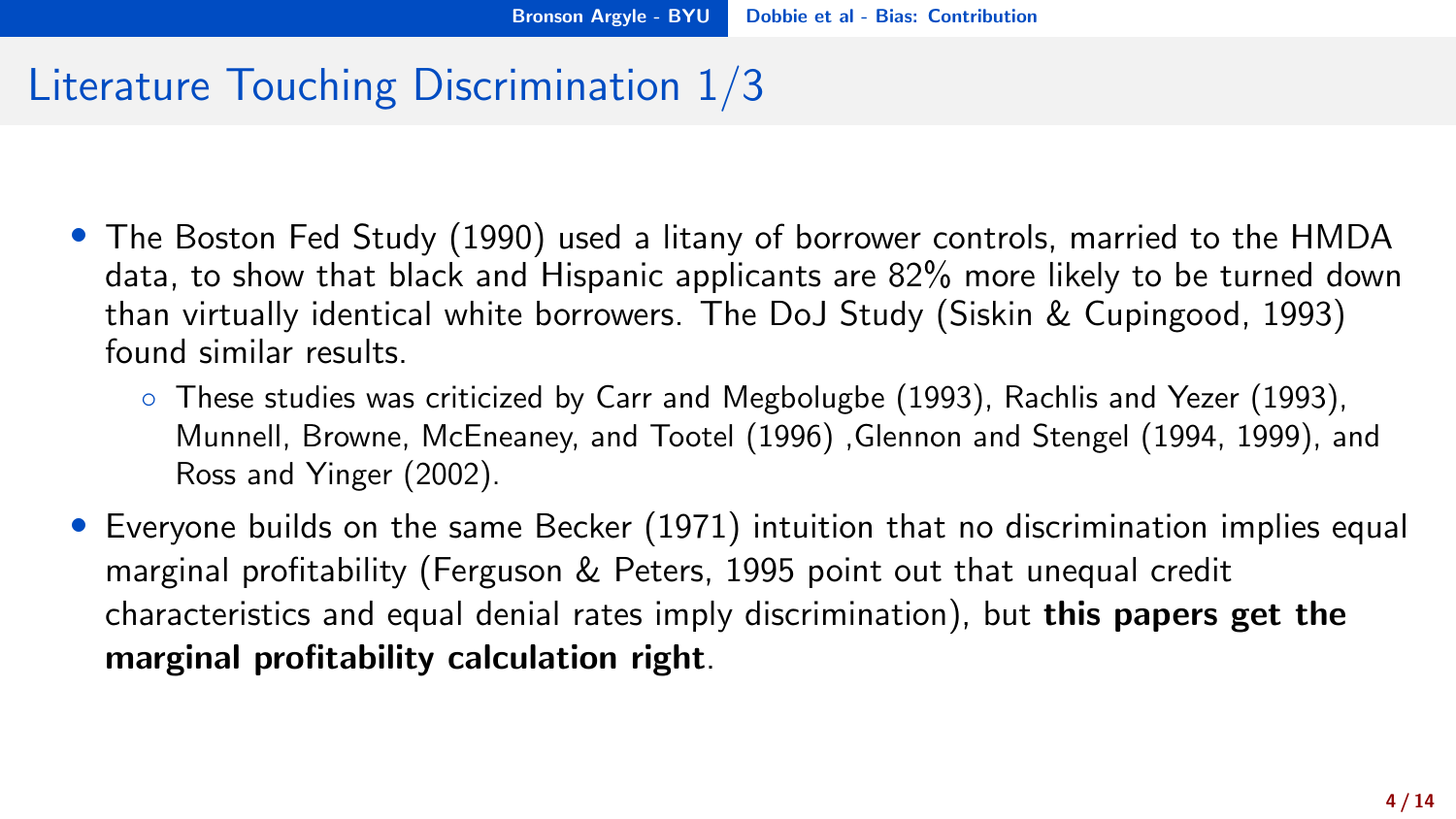### Literature Touching Discrimination 2/3

- Correlations between target group membership and credit access/terms have been widely identified:
	- Evidence shows that ethnic minorities have less access to mortgage funding (Holmes and Horvitz (1994), Bradbury, Case and Dunham (1989) ,Phillips-Patrick and Rossi 1996; Siskin and Cupingood 1996; Ross and Yinger 1999),
	- are more likely to be subject to predatory lending practices (Calem, Gillen, and Wachter 2004; Williams, Nesiba, and McConnell 2005; Dymski 2006),
	- have higher mortgage application rejection rates and are offered less attractive terms (Black, Schweitzer, and Mandell 1978; Munnell etal. 1996; Ross and Yinger 1999),
	- and pay more (Courchane and Nickerson 1997; Oliver and Shapiro 1997; Black, Boehm, and DeGennaro 2003) than whites with similar credit and other features.
	- Outside the mortgage market, studies on consumer credit have also found that loan approval rates are lower for minorities (Duca and Rosenthal 1993; Edelberg 2007; Lin 2010, Solomon et al. 2016).
	- Perle, Lynch, & Horner (1993) and Phillips-Patrick & Rossi (1996) and others point out the endogeneity of this approach.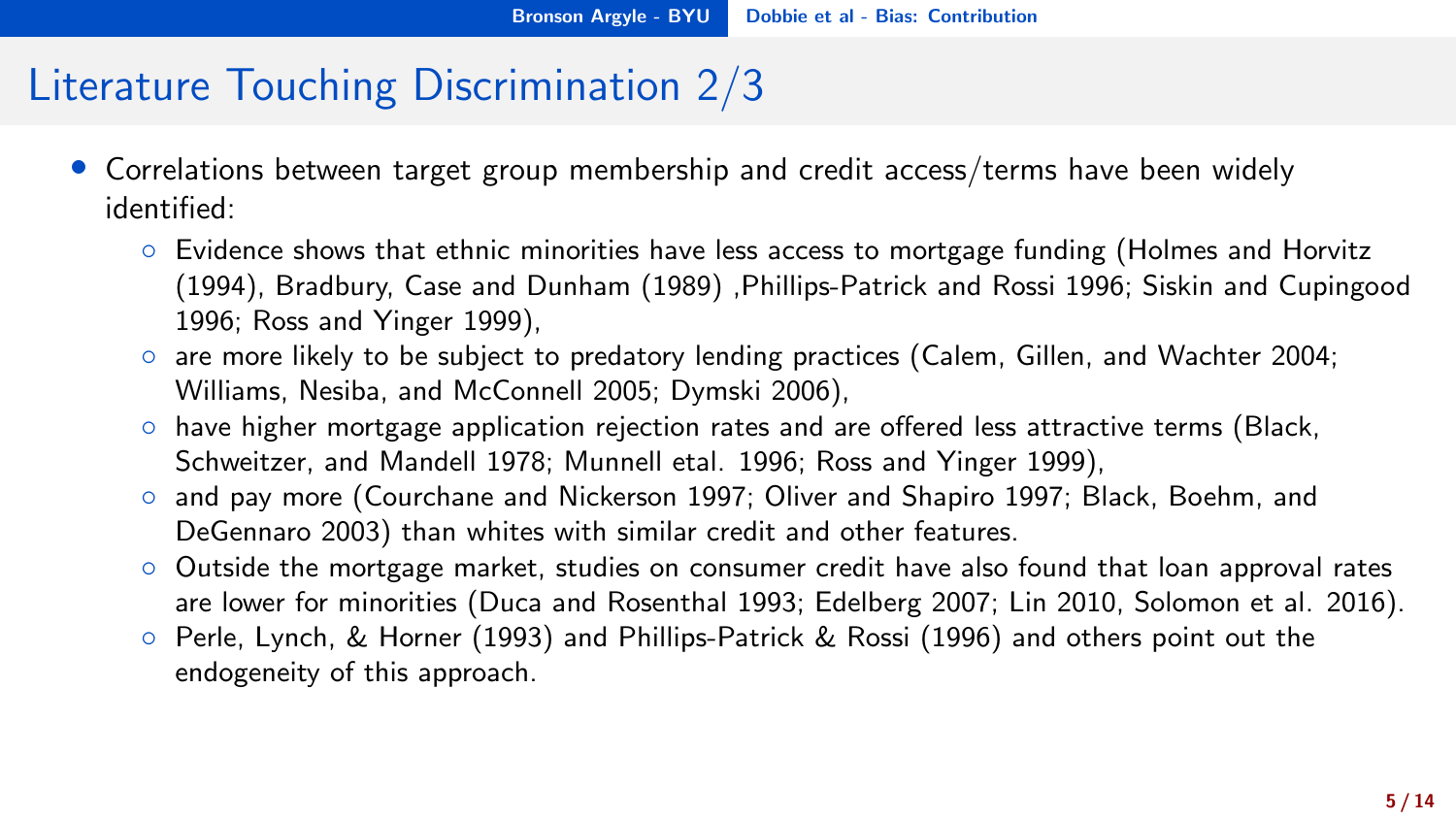### Literature Touching Discrimination 2/3

- Correlations between target group membership and credit access/terms have been widely identified:
	- Evidence shows that ethnic minorities have less access to mortgage funding (Holmes and Horvitz (1994), Bradbury, Case and Dunham (1989) ,Phillips-Patrick and Rossi 1996; Siskin and Cupingood 1996; Ross and Yinger 1999),
	- are more likely to be subject to predatory lending practices (Calem, Gillen, and Wachter 2004; Williams, Nesiba, and McConnell 2005; Dymski 2006),
	- have higher mortgage application rejection rates and are offered less attractive terms (Black, Schweitzer, and Mandell 1978; Munnell etal. 1996; Ross and Yinger 1999),
	- and pay more (Courchane and Nickerson 1997; Oliver and Shapiro 1997; Black, Boehm, and DeGennaro 2003) than whites with similar credit and other features.
	- Outside the mortgage market, studies on consumer credit have also found that loan approval rates are lower for minorities (Duca and Rosenthal 1993; Edelberg 2007; Lin 2010, Solomon et al. 2016).
	- Perle, Lynch, & Horner (1993) and Phillips-Patrick & Rossi (1996) and others point out the endogeneity of this approach.
- Statistical discrimination?
	- Stiglitz & Weiss (1991) Guttentag & Wachter (1980), Lang & Nakamura (1993).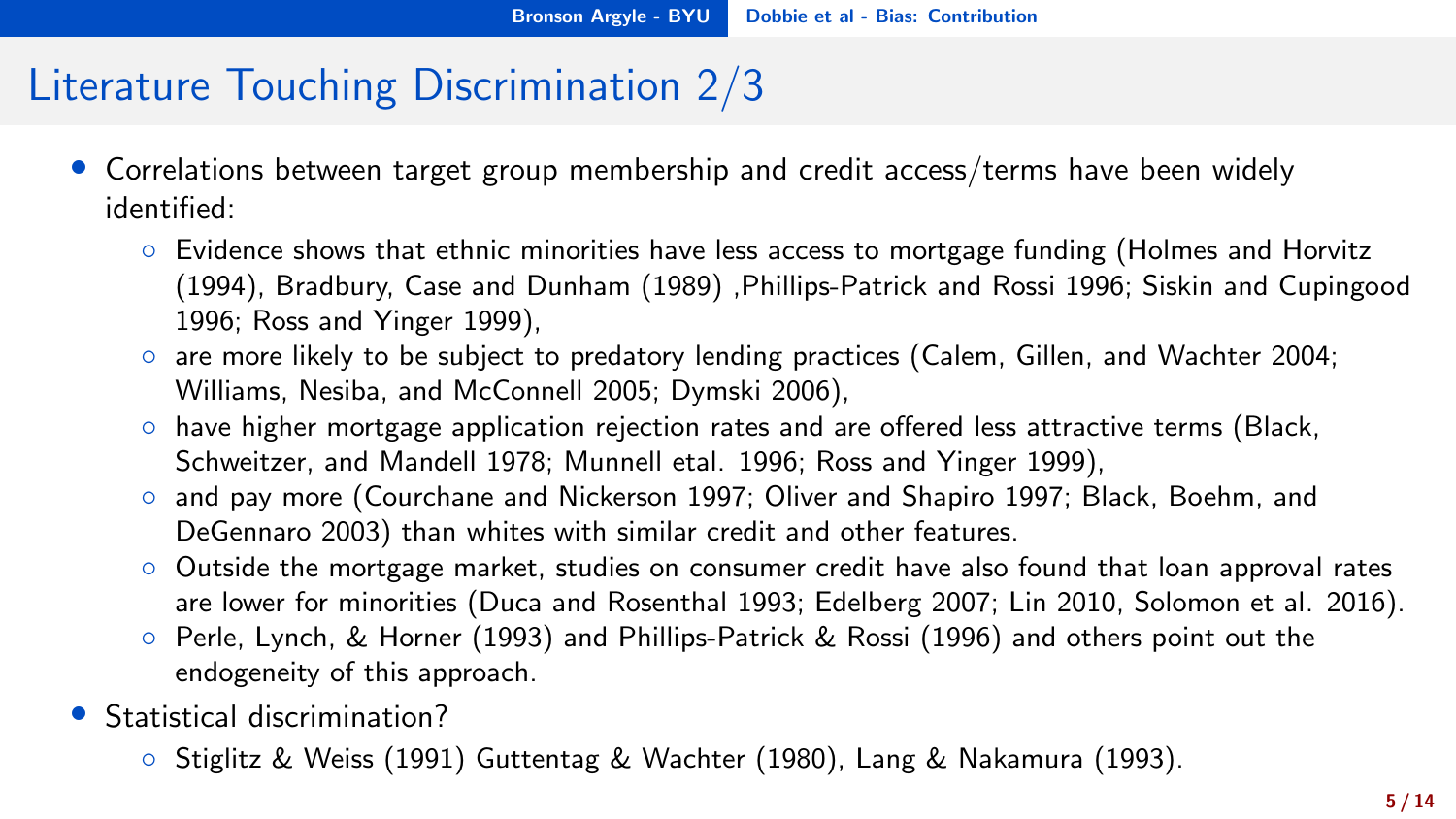## Literature Touching Discrimination 3/3

- Second wave:
	- FinTech ML discriminates less on the basis of race than face-to-face Bartlett et al (2019), but Fuster et al (2018).
	- Racial discrepancy is mortgage pricing: Cheng, Lin & Liu (2015), Ghent, Hernandez-Murillo, & Owyang (2014), Bayer, Ferreira, & Ross (2018), and Reid, Bocian, Li & Quercia (2017)
	- Correspondence experiment: Hanson, Hawley, Martin, and Liu (2016), and Harkness (2016)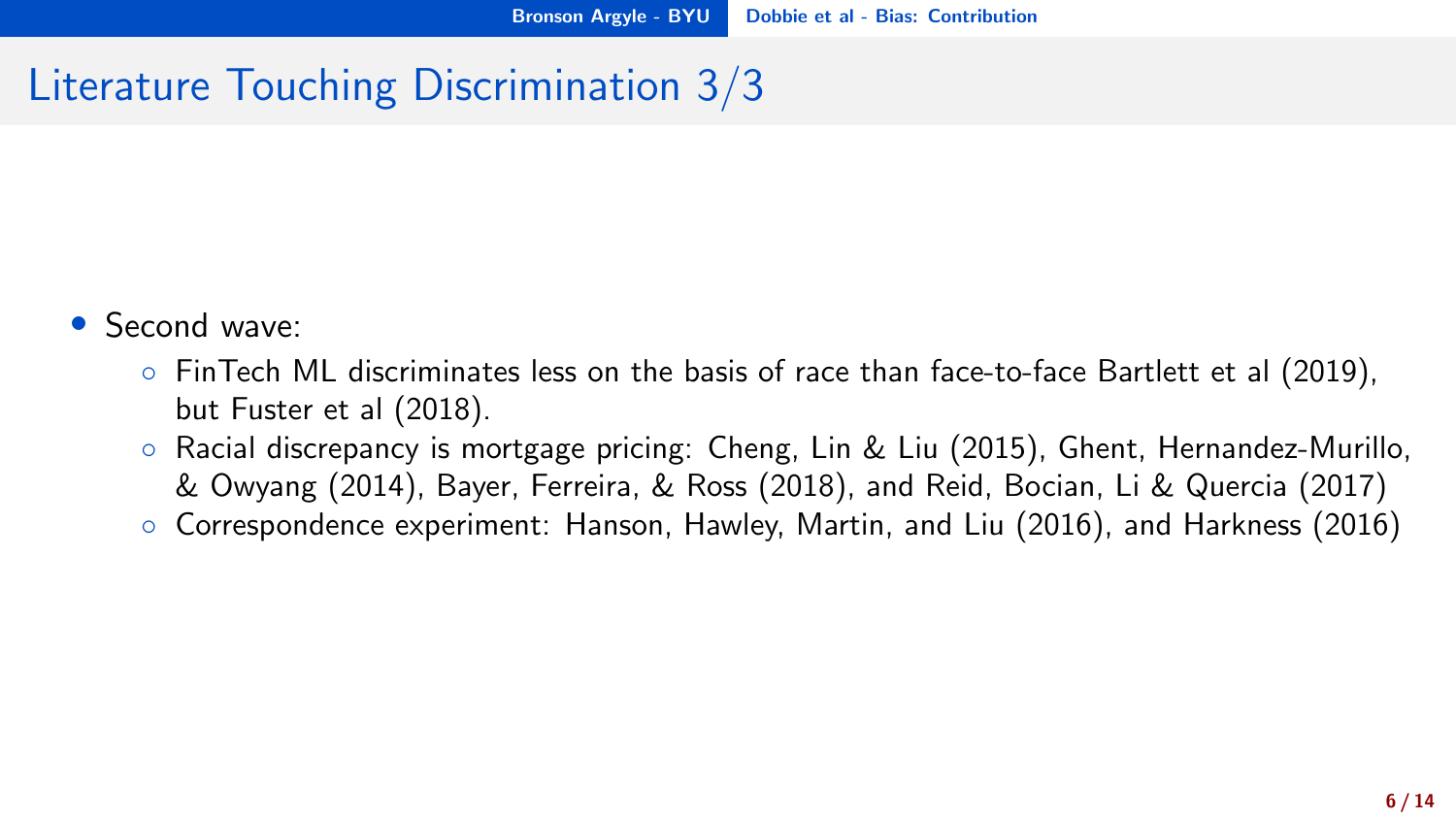• The paper claims that the model "can more easily explain why bias would persist in a competitive lending market," but I think this is begging the question. Why do these examiner contracts persist in a competitive lending market is then the right question to answer.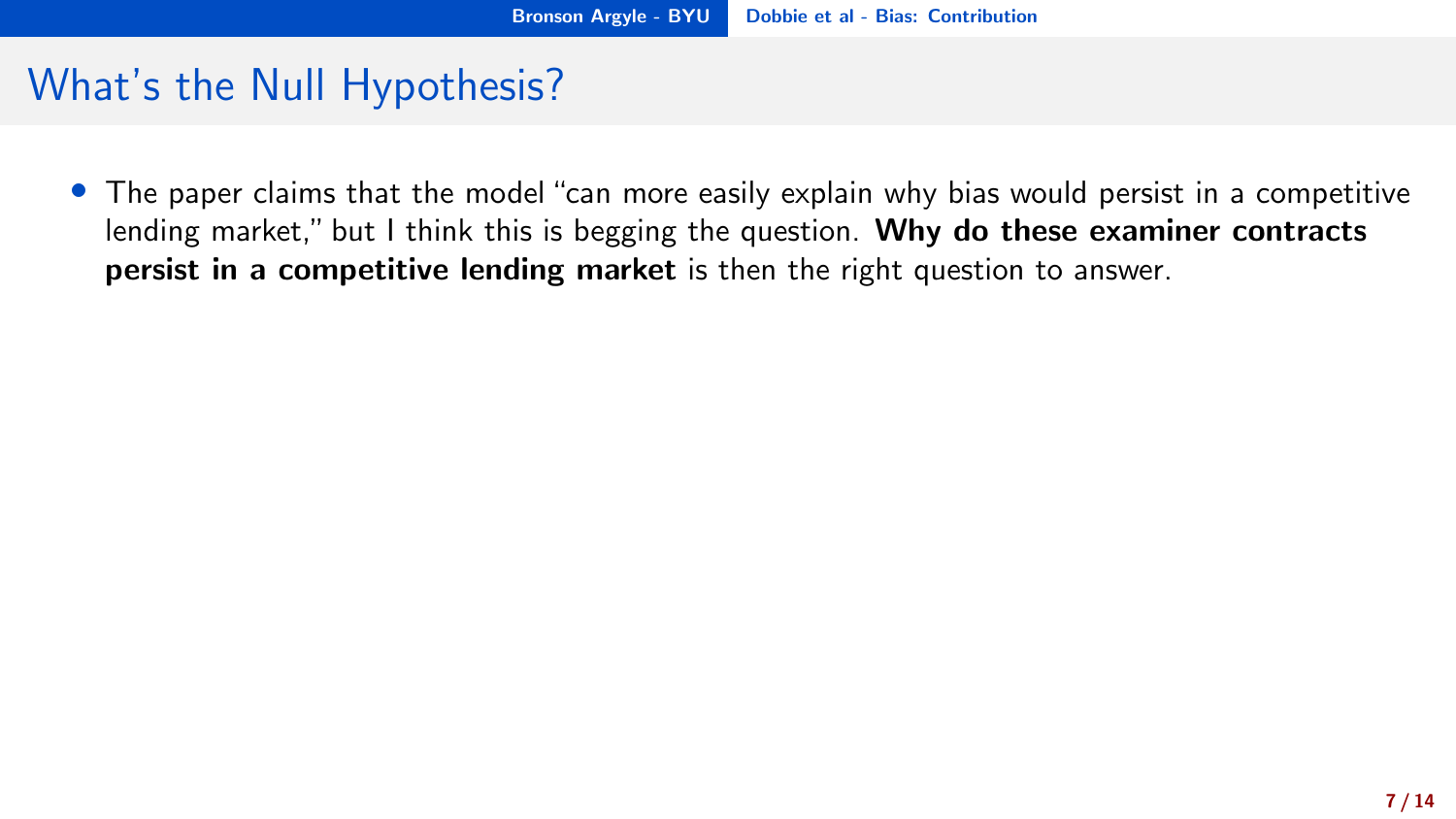- The paper claims that the model "can more easily explain why bias would persist in a competitive lending market," but I think this is begging the question. Why do these examiner contracts persist in a competitive lending market is then the right question to answer.
- It's hard for me to think about this paper as telling me something about bias and not just telling me that loan officers respond to incentives (Gee & Tzioumis, 2020, Agarwal & Ben-David, 2018).
	- I guess the counterfactual is that an examiner loans to all people on a risk-adjusted basis without bias regardless of the effect it has on his or her own compensation? That would surprise me. Do we have a strong prior that examiner's preferences for equality would lead them to ignore differences in short-term default that affect compensation? The conclusion that employees respond to contracting incentives is not surprising unless one thinks that examiner utility functions put great weight on equal treatment of borrowers.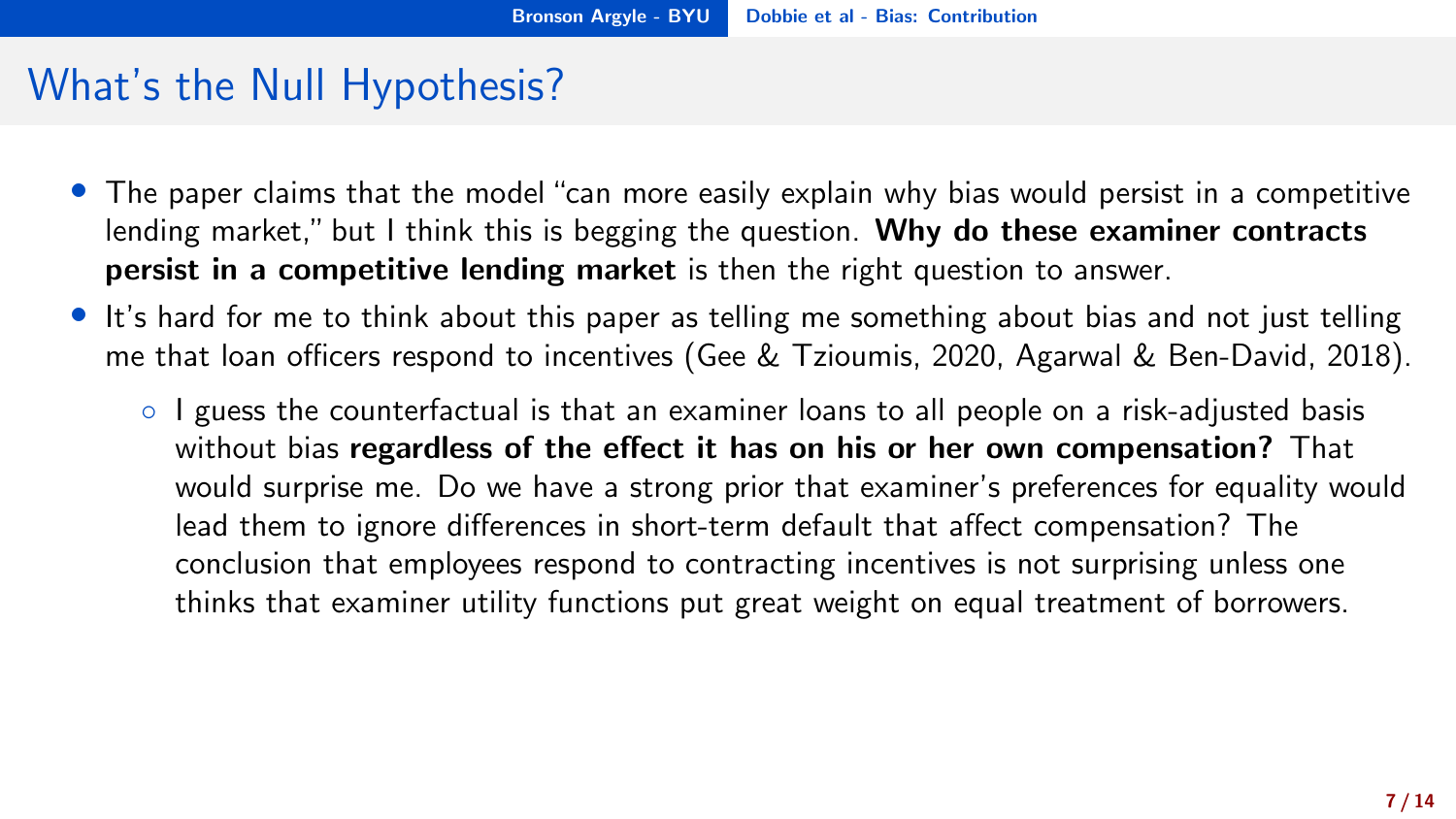- The paper claims that the model "can more easily explain why bias would persist in a competitive lending market," but I think this is begging the question. Why do these examiner contracts persist in a competitive lending market is then the right question to answer.
- It's hard for me to think about this paper as telling me something about bias and not just telling me that loan officers respond to incentives (Gee & Tzioumis, 2020, Agarwal & Ben-David, 2018).
	- I guess the counterfactual is that an examiner loans to all people on a risk-adjusted basis without bias regardless of the effect it has on his or her own compensation? That would surprise me. Do we have a strong prior that examiner's preferences for equality would lead them to ignore differences in short-term default that affect compensation? The conclusion that employees respond to contracting incentives is not surprising unless one thinks that examiner utility functions put great weight on equal treatment of borrowers.
- Should I think of this paper as an existence proof of a violation of Becker (1971) if incentives are not alligned between principal and agent then long-term profitability can vary across groups even without taste-based bias?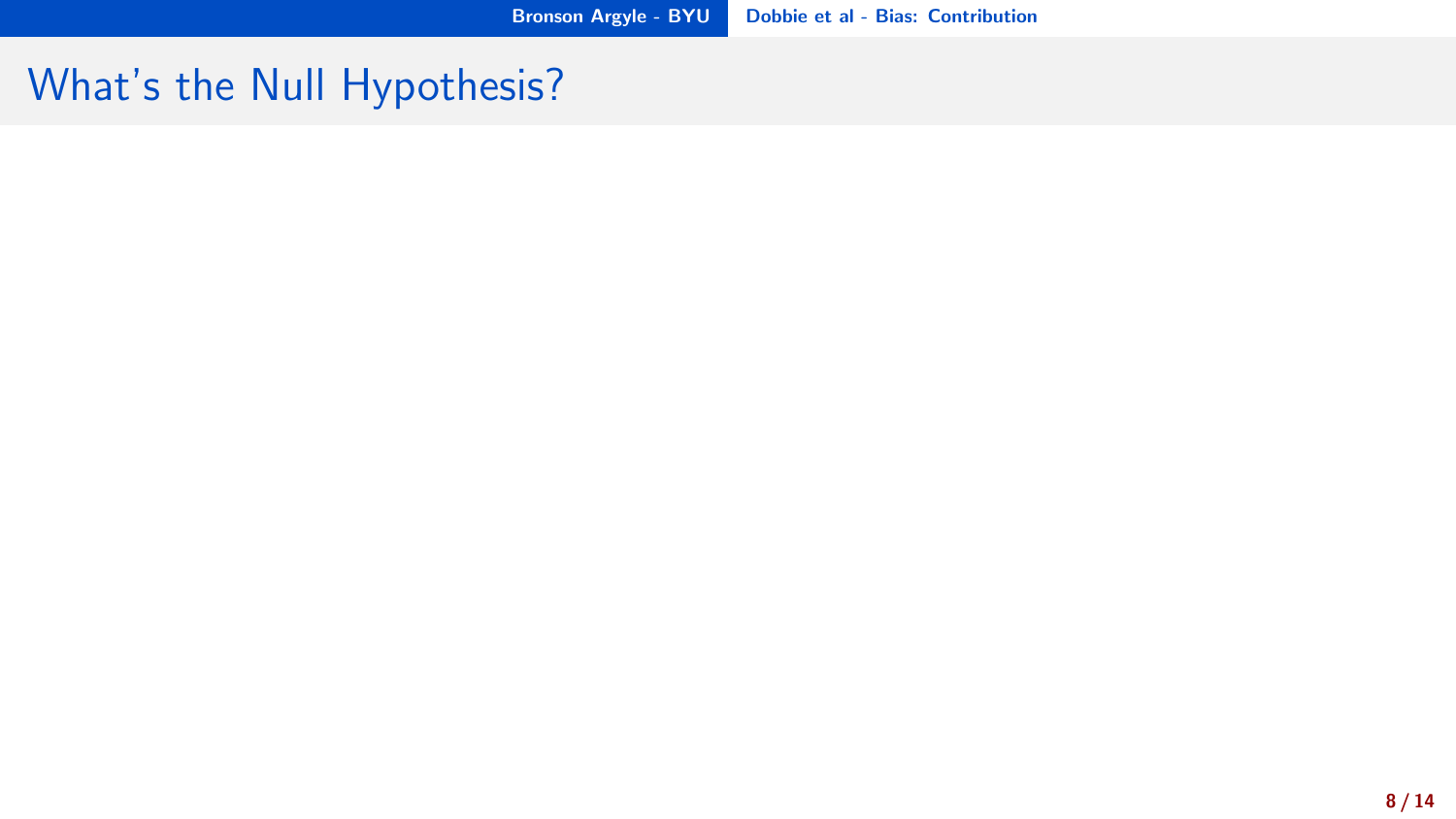• Showing that bias can be induced through incentives is less interesting to me than both the microfoundation of the contracting (Is this contracting representative of other high cost U.K. lenders? How does this persist? Does it persist?) and why there is cross-sectional variation in short-term default rates across target and reference groups (what's the microfoundation? Language barriers? Assimilation? How to understand the age results then?).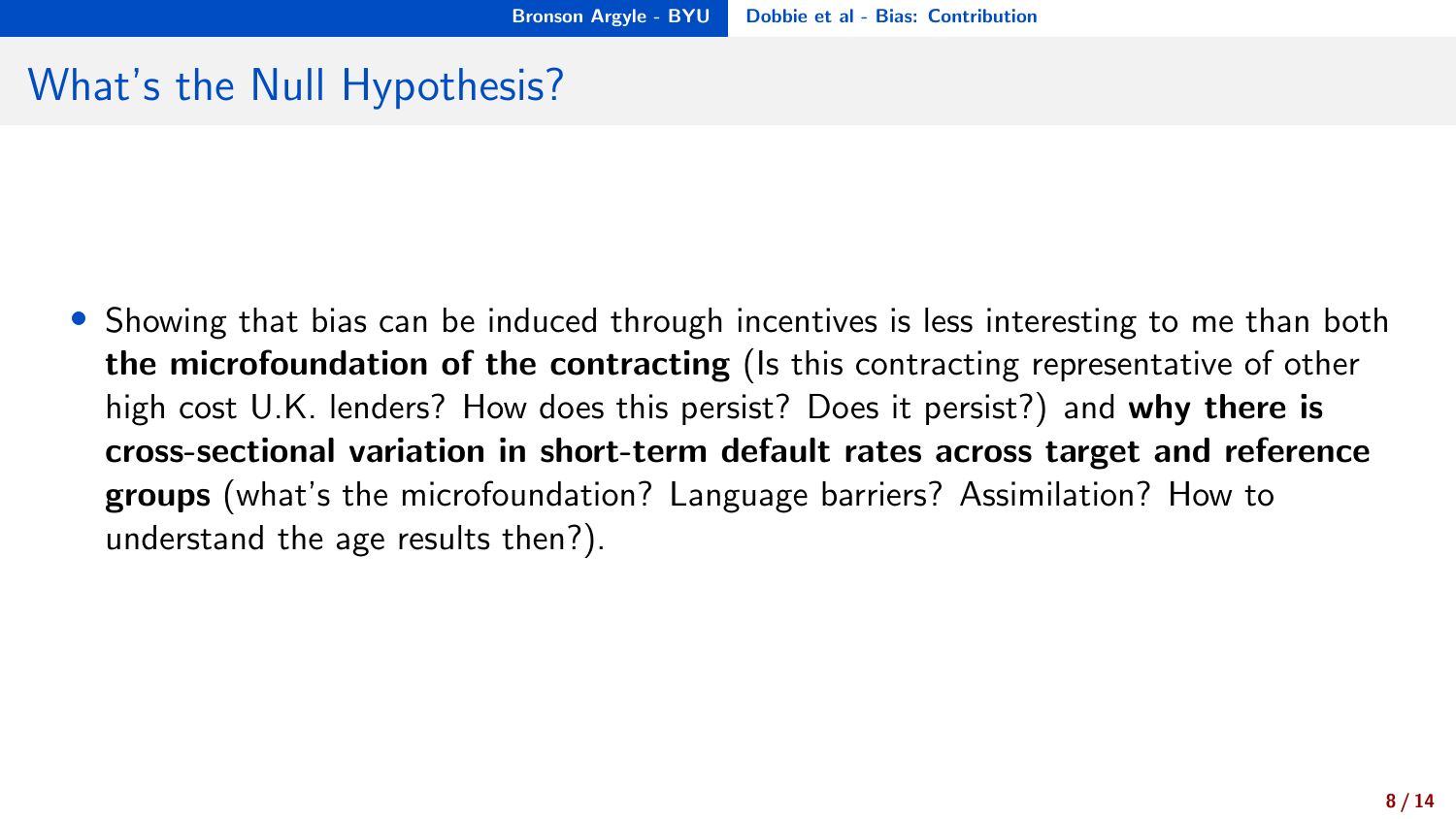#### Why Aren't Employee Contracts Profit-Maximizing in Equilibrium?

- Even if the examiner turnover is high (and this is an endogenous outcome), the most obvious question to me is why this seemingly irrational wedge in contracting persists.
- Why does the lender compensate examiners in a way that is not profit-maximizing for the lender?
	- More importantly, how does this persist in equilibrium in a seemingly competitive market?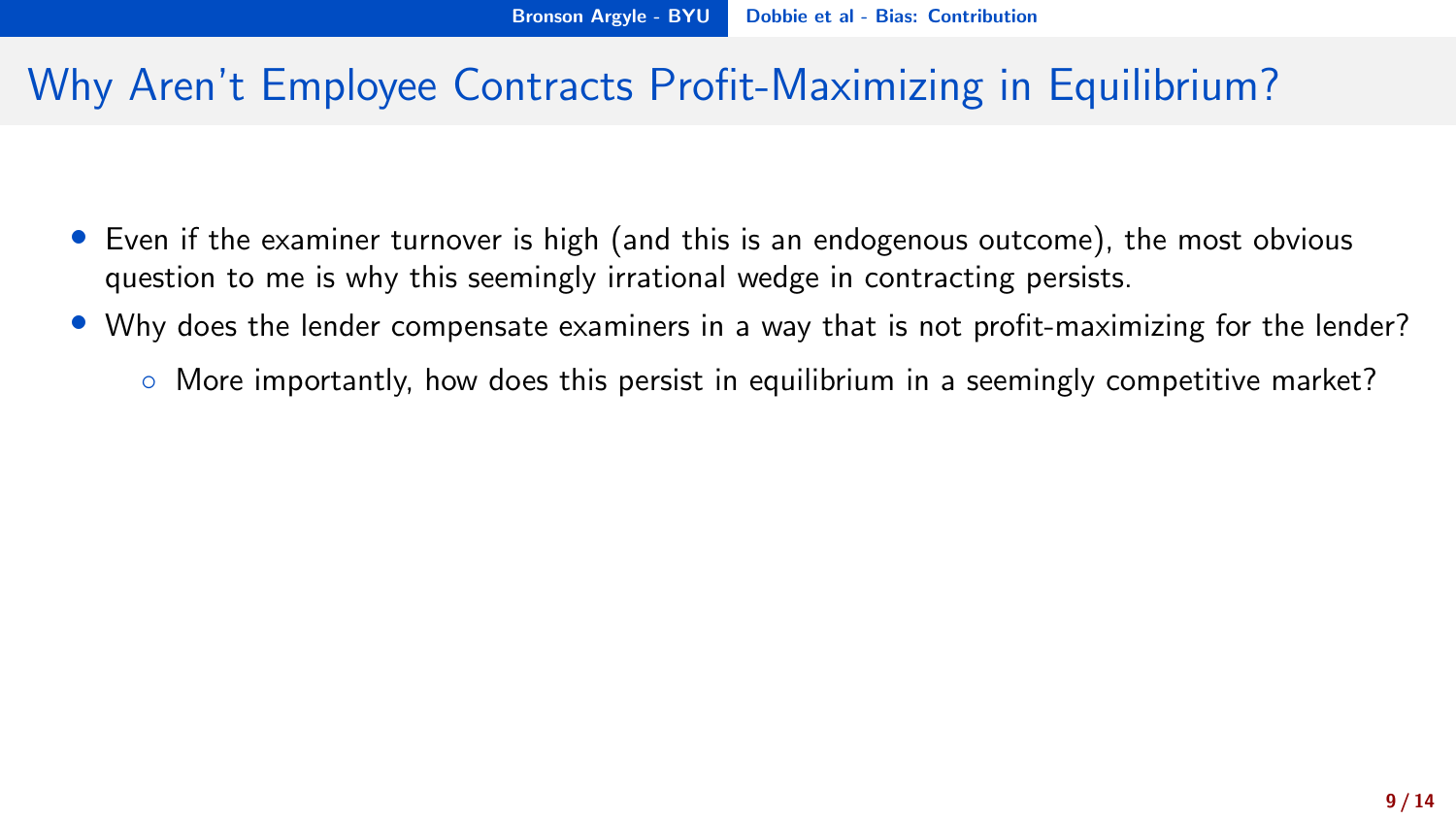#### Why Aren't Employee Contracts Profit-Maximizing in Equilibrium?

- Even if the examiner turnover is high (and this is an endogenous outcome), the most obvious question to me is why this seemingly irrational wedge in contracting persists.
- Why does the lender compensate examiners in a way that is not profit-maximizing for the lender?
	- More importantly, how does this persist in equilibrium in a seemingly competitive market?
- The bizarre contracting makes me wonder even more about the external validity of this sample and leads me to want a lot more on the specifics of the contracting and why it is at odds with the (seemingly easy to contract on) long-term profits of the lender. There is a penalty for early default, but what does the profit-maximizing behavior of the examiner look like? Is there a wedge between the theoretical optimal behavior and the observed behavior? If yes, what's the friction?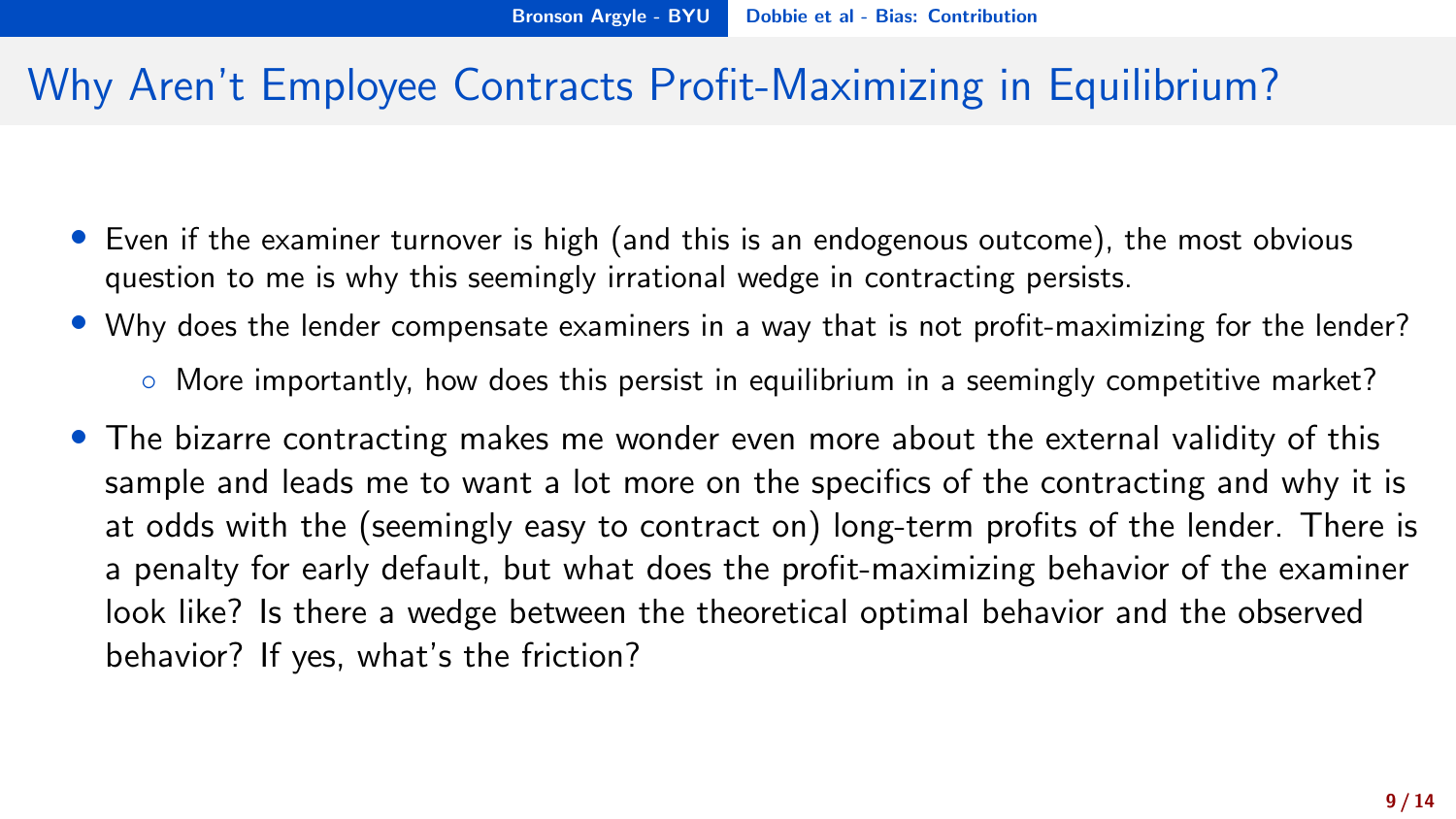Why are Short-Term Default Rates Different Across Target and Reference Groups?

- Search costs?
- Labor market differences?
- Differences in shadow financial safety net (can or cannot borrow from friends/relatives)?
- Differences in liquidity?
- Differences in information/understanding of lending contract?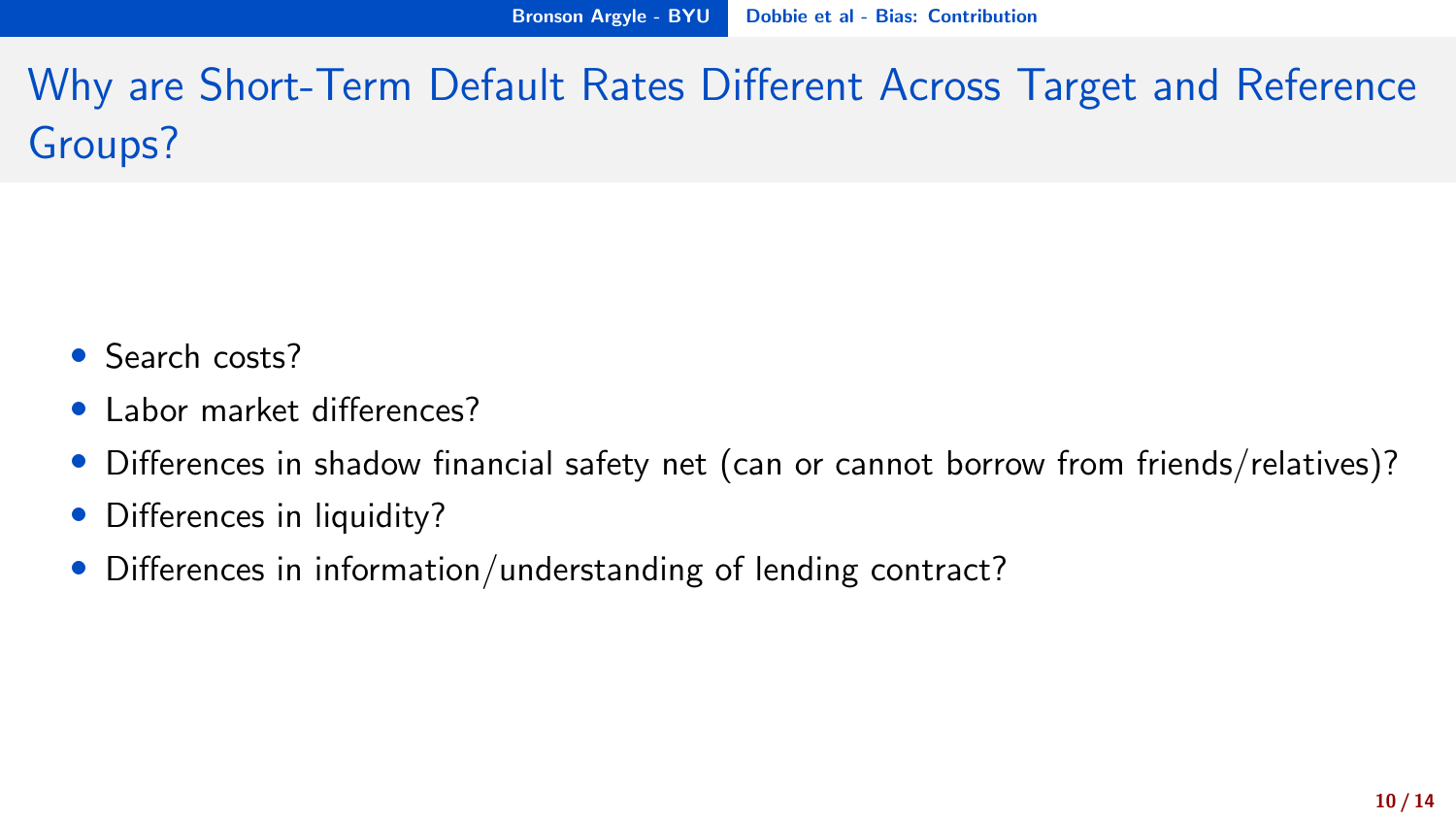### <span id="page-16-0"></span>Poking at the Identification

- Unemployment and earnings only collected when likely to approve, but these are essential controls. I worry about the selection bias of the paper's sample.
- Specialization of examiners. What about bias from time of the day that examiners work would varied shifts allow for borrower selection?
- Is this language/ethnicity based? The ethnic background/language is self-reported? What about multiple language speakers?
- Are borrower characteristics randomly distributed across examiners? Conditional on ethnicity, examiner FEs should be insignificant with borrower characteristics on the LHS.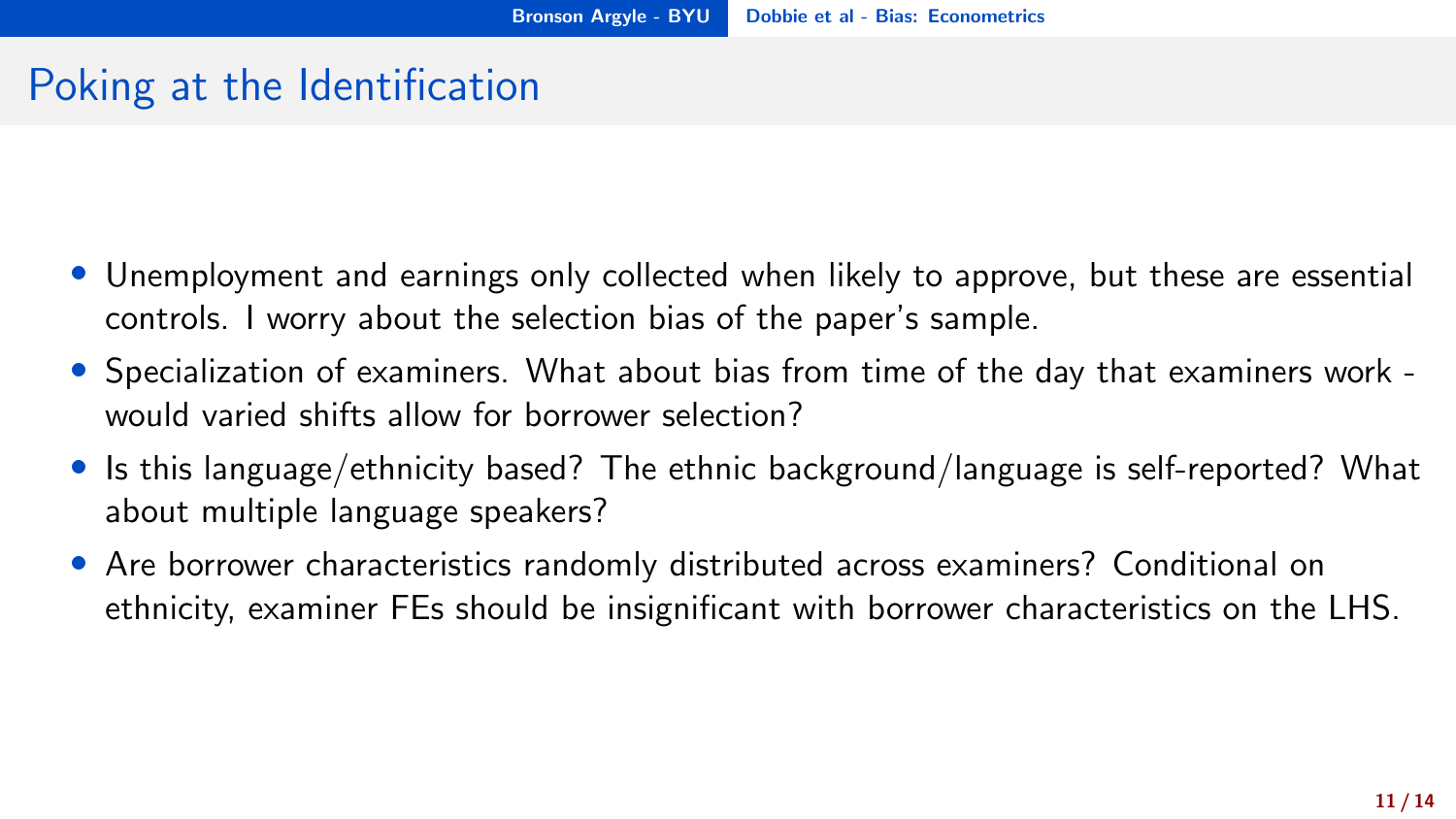#### <span id="page-17-0"></span>Other Proposals and Thoughts

- Look at this behavior as a function of competition look at branches in more vs. less competitive areas.
- Look at this behavior not only with tenure, but with experience with the target group.
- Can we use online/phone applications for something cool? Is there selection into who uses the online/phone application process? How much of the sample uses physical branches vs. online?
- Surprised that everyone has a credit history, makes me wonder about external validity.
- really cool figures.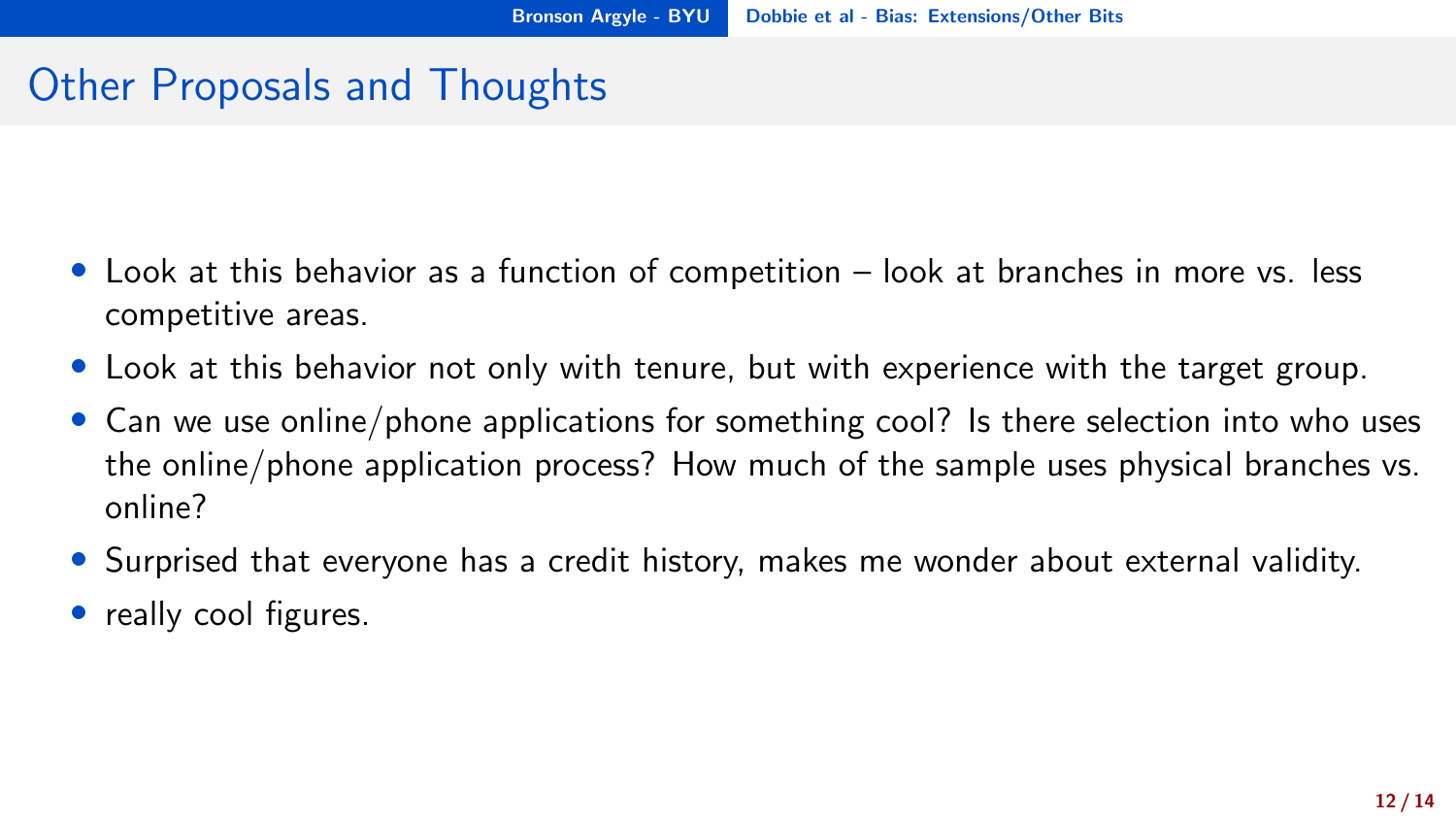#### <span id="page-18-0"></span>Conclusion

- I think this is a helpful paper organizing our thoughts on bias and showing that bias can be induced through incentives by a lender in the U.K.
- I think the authors' model is helpful in training our intuition to look for differences in marginal profitability.
- The focus of the paper is not as natural to me as why the current contracting persists in a competitive, profit-maximizing, lending markets and why there are cross-sectional differences in short-term default rates between target and reference groups.